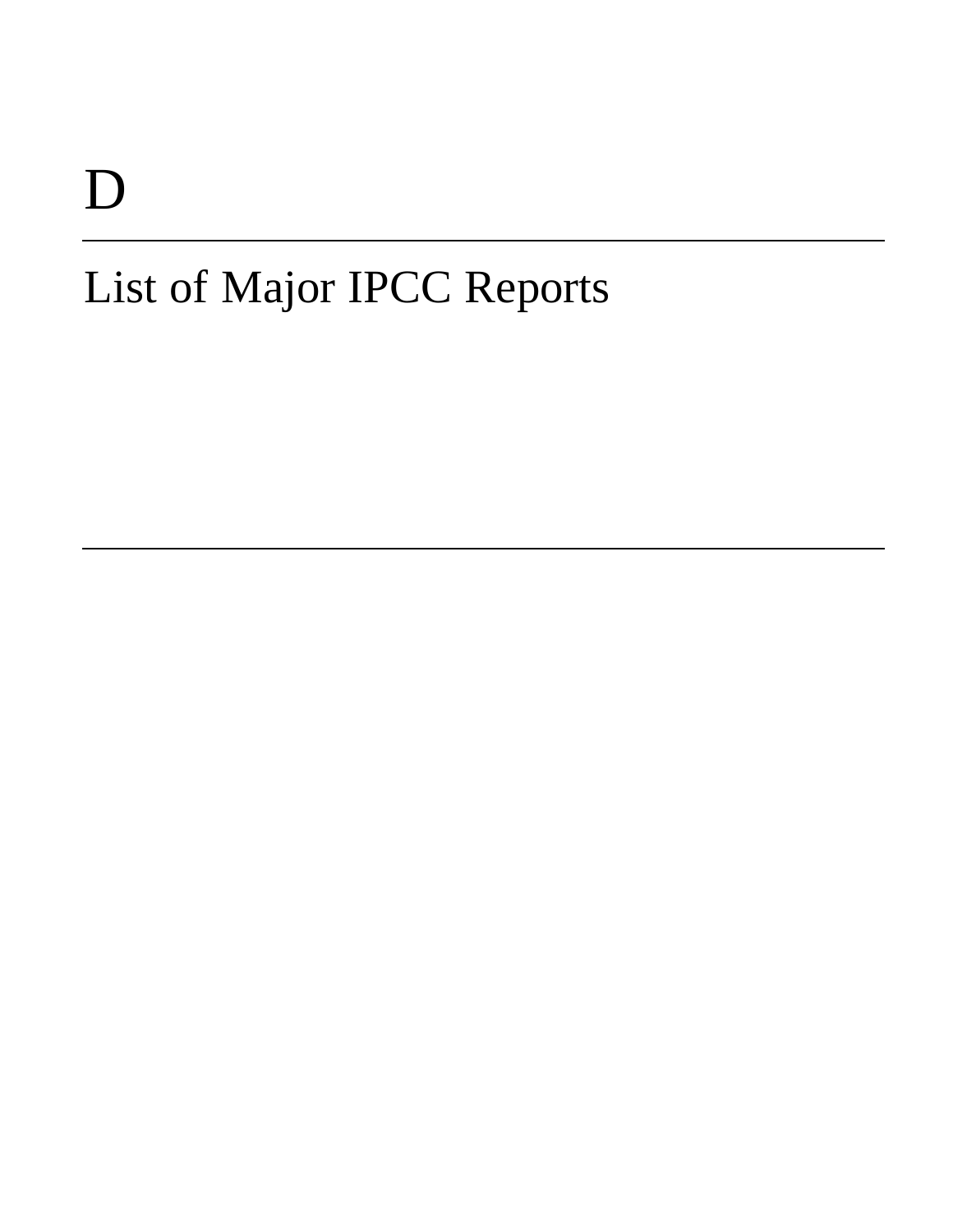### **Climate Change—The IPCC Scientific Assessment**

The 1990 Report of the IPCC Scientific Assessment Working Group (also in Chinese, French, Russian, and Spanish)

#### **Climate Change—The IPCC Impacts Assessment**

The 1990 Report of the IPCC Impacts Assessment Working Group (also in Chinese, French, Russian, and Spanish)

#### **Climate Change—The IPCC Response Strategies**

The 1990 Report of the IPCC Response Strategies Working Group (also in Chinese, French, Russian, and Spanish)

#### **Emissions Scenarios**

Prepared for the IPCC Response Strategies Working Group, 1990

**Assessment of the Vulnerability of Coastal Areas to Sea Level Rise–A Common Methodology** 1991 (also in Arabic and French)

**Climate Change 1992—The Supplementary Report to the IPCC Scientific Assessment** The 1992 Report of the IPCC Scientific Assessment Working Group

**Climate Change 1992—The Supplementary Report to the IPCC Impacts Assessment**

The 1992 Report of the IPCC Impacts Assessment Working Group

### **Climate Change: The IPCC 1990 and 1992 Assessments**

IPCC First Assessment Report Overview and Policymaker Summaries, and 1992 IPCC Supplement

#### **Global Climate Change and the Rising Challenge of the Sea**

Coastal Zone Management Subgroup of the IPCC Response Strategies Working Group, 1992

#### **Report of the IPCC Country Studies Workshop** 1992

**Preliminary Guidelines forAssessing Impacts of Climate Change** 1992

#### **IPCC Guidelines for National Greenhouse Gas Inventories**

Three volumes, 1994 (also in French, Russian, and Spanish)

## **IPCC Technical Guidelines forAssessing Climate Change Impacts and Adaptations**

1995 (also in Arabic, Chinese, French, Russian, and Spanish)

**Climate Change 1994—Radiative Forcing of Climate Change and an Evaluation of the IPCC IS92 Emission Scenarios** 1995

**Climate Change 1995—The Science of Climate Change – Contribution of Working Group I to the IPCC Second Assessment Report** 1996

**Climate Change 1995—Impacts, Adaptations, and Mitigation of Climate Change: Scientific-Technical Analyses – Contribution of Working Group II to the IPCC Second Assessment Report** 1996

**Climate Change 1995—Economic and Social Dimensions of Climate Change** – **Contribution of Working Group III to the IPCC Second Assessment Report** 1996

**Climate Change 1995—IPCC Second Assessment Synthesis of Scientific-Technical Information Relevant to Interpreting Article 2 of the UN Framework Convention on Climate Change** 1996 (also in Arabic, Chinese, French, Russian, and Spanish)